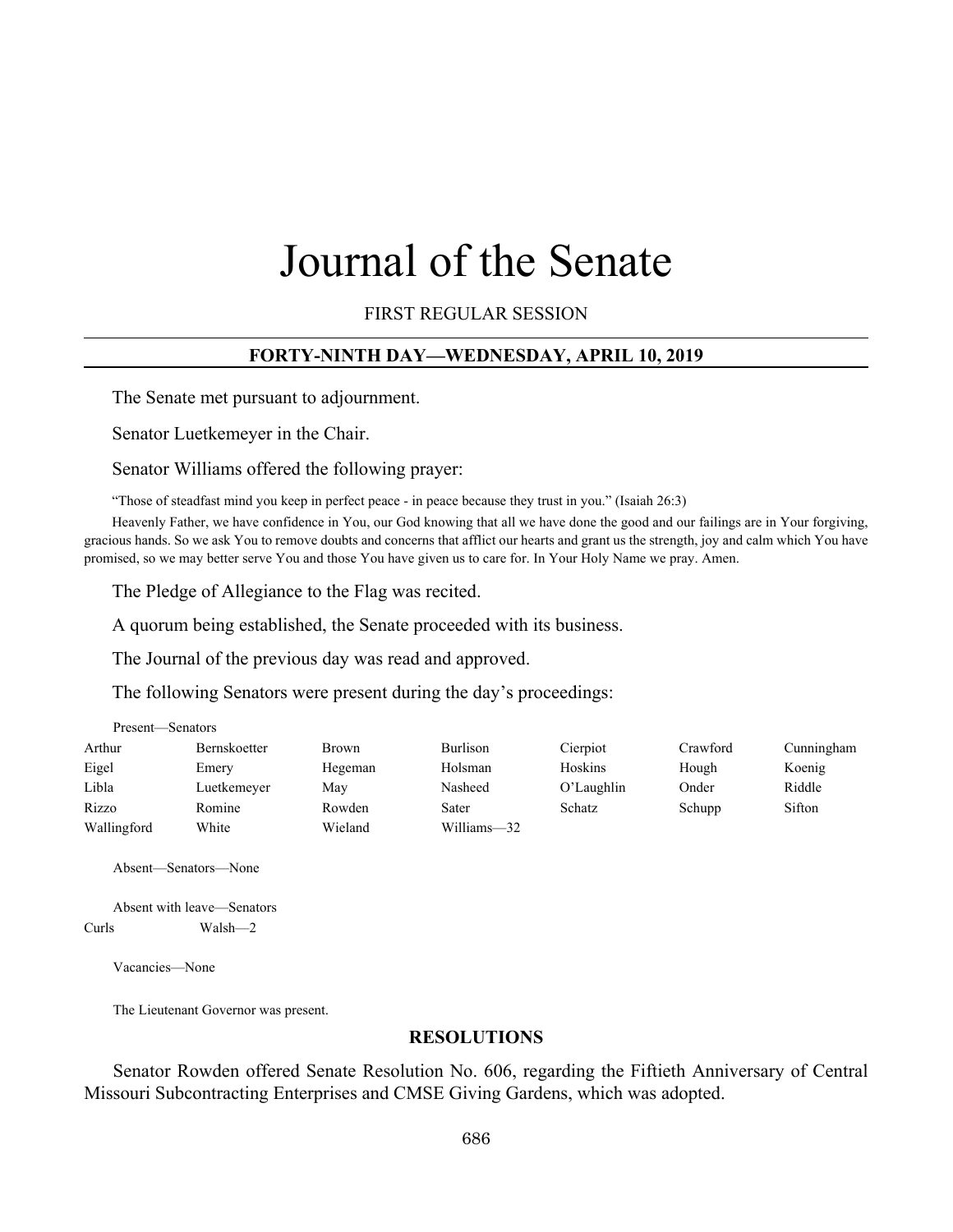Senator May offered Senate Resolution No. 607, regarding the death of Charles Stephen Ryan, which was adopted.

Senator Cunningham offered Senate Resolution No. 608, regarding the 2018-2019 Class 2 State Champion Thayer High School Lady Bobcats Basketball team, which was adopted.

Senator Rizzo offered Senate Resolution No. 609, regarding Mikayla Dixon, which was adopted.

Senator Brown offered Senate Resolution No. 610, regarding Sojeong Lee, which was adopted.

## **MESSAGES FROM THE GOVERNOR**

The following messages were received from the Governor, reading of which was waived:

## **GOVERNOR**

STATE OF MISSOURI

April 10, 2019

To the Senate of the 100th General Assembly of the State of Missouri:

I have the honor to transmit to you herewith for your advice and consent the following appointment:

David Michael Malecki, Republican, 25377 Highway AA, Edwards, Benton County, Missouri 65326, as the Southern District Commissioner of the Benton County Commission, for a term ending when his successor is duly elected or appointed and qualified; vice, Dale Jr. Estes, resigned.

Respectfully submitted,

Michael L. Parson

Governor

Also,

#### GOVERNOR

## STATE OF MISSOURI

April 10, 2019

To the Senate of the 100th General Assembly of the State of Missouri:

I have the honor to transmit to you herewith for your advice and consent the following appointment:

David L. Smith, 1651 North Phillips Road, Nixa, Christian County, Missouri 65714, as a member of the Missouri Board for Architects, Professional Engineers, Professional Land Surveyors, and Professional Landscape Architects, for a term ending September 30, 2020, and until his successor is duly appointed and qualified; vice, Kelley P. Cramm, resigned.

Respectfully submitted, Michael L. Parson

Governor

President Pro Tem Schatz referred the above appointments to the Committee on Gubernatorial Appointments.

## **REFERRALS**

President Pro Tem Schatz referred **SCR 26** to the Committee on Rules, Joint Rules, Resolutions and Ethics.

President Pro Tem Schatz referred **SS** for **SCS** for **SJRs 14** and **9** to the Committee on Fiscal Oversight.

#### **SECOND READING OF CONCURRENT RESOLUTIONS**

The following Concurrent Resolution was read the 2nd time and referred to the Committee indicated:

**HCR 6**––Rules, Joint Rules, Resolutions and Ethics.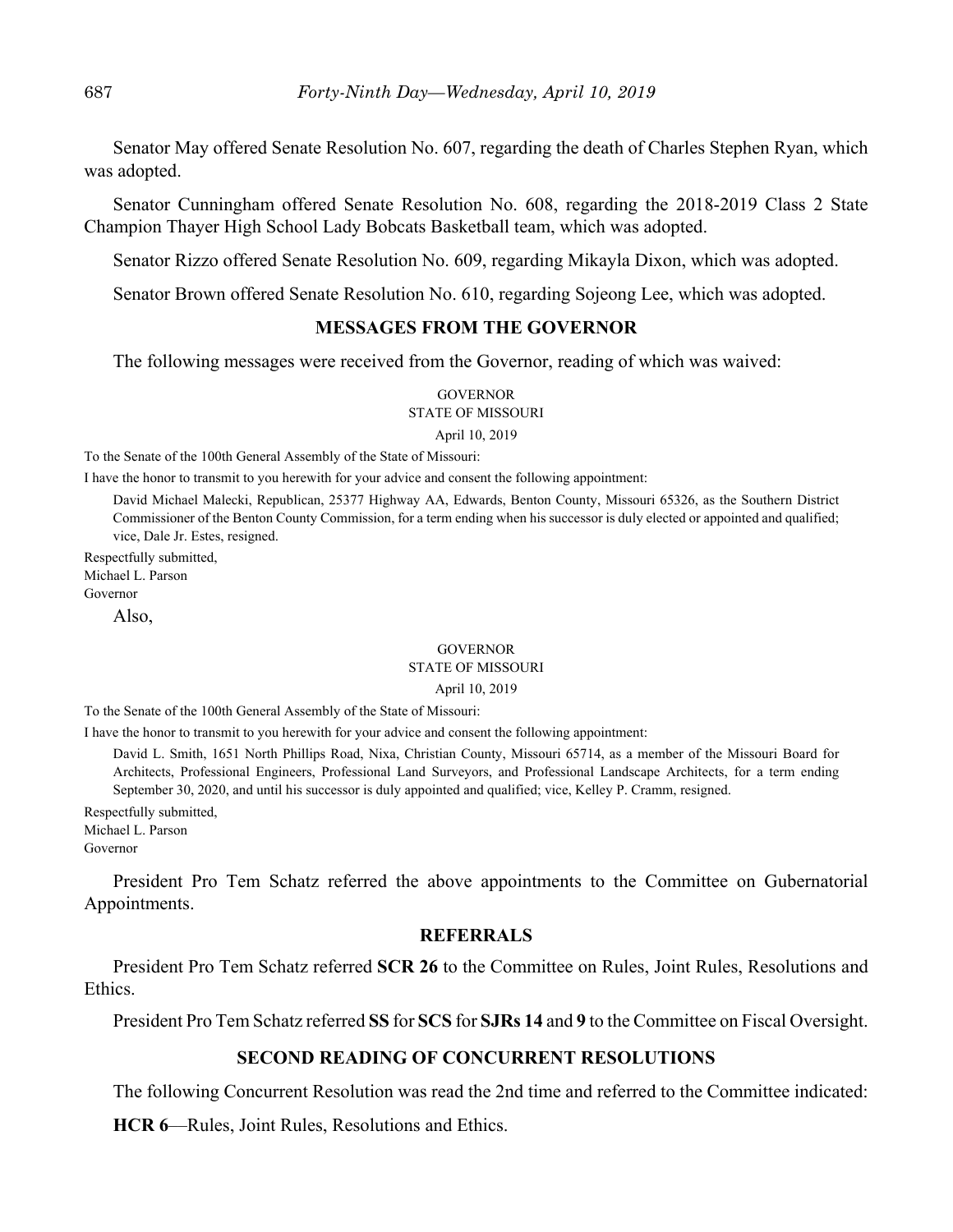#### **SENATE BILLS FOR PERFECTION**

Senator Burlison moved that **SB 465**, with **SCS**, be called from the Informal Calendar and taken up for perfection, which motion prevailed.

**SCS** for **SB 465**, entitled:

# SENATE COMMITTEE SUBSTITUTE FOR SENATE BILL NO. 465

An Act to amend chapter 162, RSMo, by adding thereto one new section relating to lease agreements for early childhood education programs, with an emergency clause.

Was taken up.

Senator Burlison moved that **SCS** for **SB 465** be adopted.

President Kehoe assumed the Chair.

Senator Burlison offered **SA 1**:

## SENATE AMENDMENT NO. 1

Amend Senate Committee Substitute for Senate Bill No. 465, Page 1, Section 162.703, Lines 7-9, by striking all of said lines and inserting in lieu thereof the following: "**entered into by a school district before March 2, 2015.**".

Senator Burlison moved that the above amendment be adopted, which motion prevailed.

Senator Wallingford offered **SA 2**:

## SENATE AMENDMENT NO. 2

Amend Senate Committee Substitute for Senate Bill No. 465, Page 1, In the Title, Lines 2-3, by striking the following: "lease agreements for"; and further amend line 3, by inserting immediately after "clause" the following: "for a certain section"; and

Further amend said bill and page, section 162.703, line 10, by inserting immediately after said line the following:

"163.018. 1. (1) Notwithstanding the definition of "average daily attendance" in subdivision (2) of section 163.011 to the contrary, pupils between the ages of three and five who are eligible for free and reduced price lunch and attend an early childhood education program**:**

**(a)** That is operated by and in a district or by a charter school that has declared itself as a local educational agency providing full-day kindergarten and that meets standards established by the state board of education**; or**

# **(b) That is under contract with a district or charter school that has declared itself as a local educational agency and that meets standards established by the state board of education**

shall be included in the district's or charter school's calculation of average daily attendance. The total number of such pupils included in the district's or charter school's calculation of average daily attendance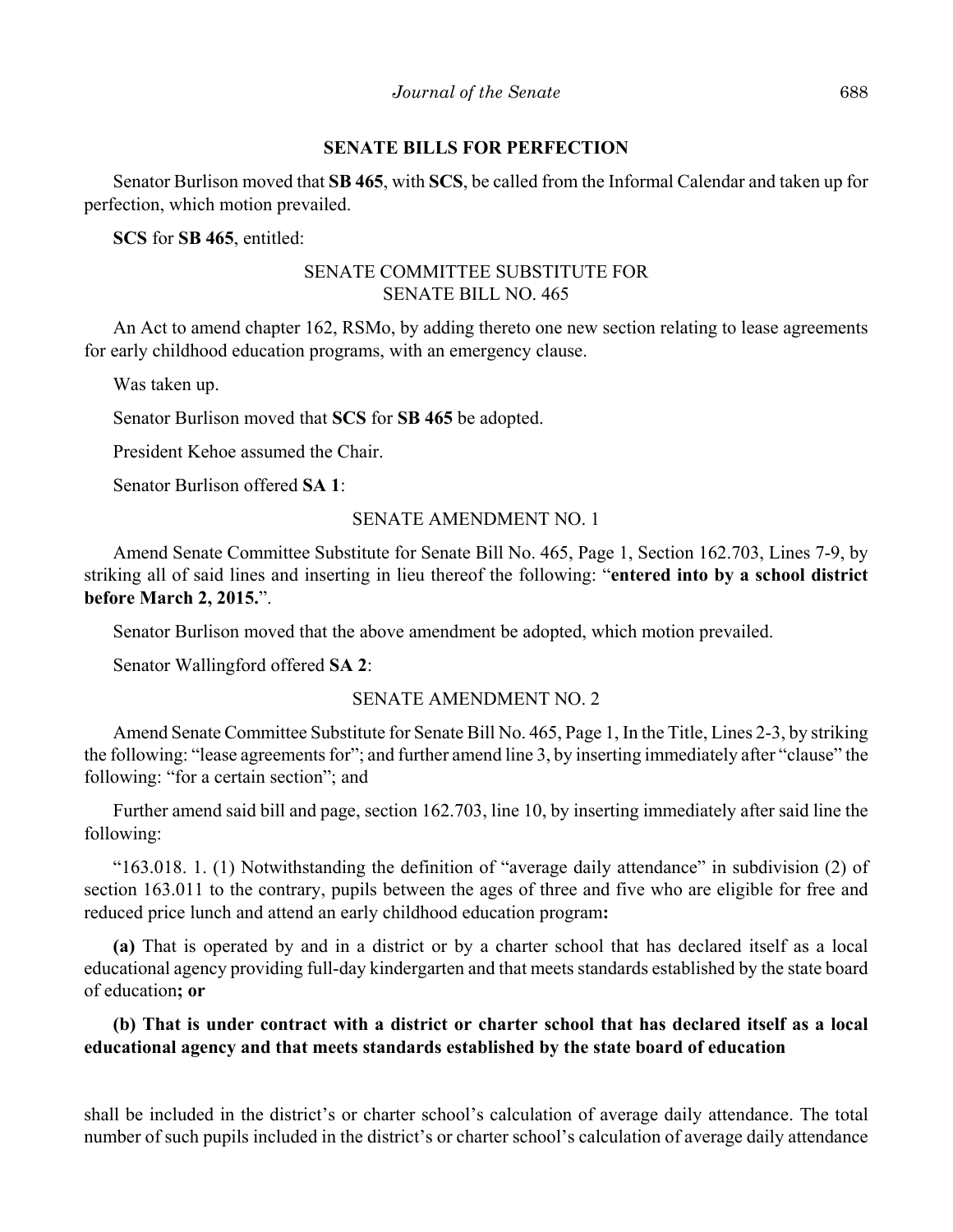shall not exceed four percent of the total number of pupils who are eligible for free and reduced price lunch between the ages of five and eighteen who are included in the district's or charter school's calculation of average daily attendance.

(2) If a pupil described under subdivision (1) of this subsection leaves an early childhood education program during the school year, a district or charter school shall be allowed to fill the vacant enrollment spot with another pupil between the ages of three and five who is eligible for free and reduced price lunch without affecting the district's or charter school's calculation of average daily attendance.

2. **In establishing standards for any early childhood education program that is under contract with a district or charter school that has declared itself as a local educational agency, the state board of education shall consider:**

**(1) Whether a program offers full-day and full-year programming;**

**(2) Whether a program has teacher-to-child ratios consistent with reasonable standards set by early childhood education program accrediting agencies;**

**(3) Whether a program offers professional development supports for educators and the type of supports offered;**

**(4) Whether a program uses appropriately credentialed educators;**

**(5) Whether a program uses an early childhood education curriculum that has been approved by the department of elementary and secondary education and whether the curriculum is developmentally appropriate; and**

**(6) Any other factor that the state board of education determines to be significant in ensuring that children achieve high levels of kindergarten readiness.**

# **The state board of education shall require that staff members of any early childhood education program that is under contract with a district or charter school that has declared itself as a local educational agency undergo background checks as described in section 168.133.**

**3.** This section shall not require school attendance beyond that mandated under section 167.031 and shall not change or amend the provisions of sections 160.051, 160.053, 160.054, and 160.055 relating to kindergarten attendance."; and

Further amend said bill and page, section B, line 2, by striking "section A" and inserting in lieu thereof the following: "the enactment of section 162.703"; and further amend line 5, by striking "section A" and inserting in lieu thereof the following: "the enactment of section 162.703"; and

Further amend the title and enacting clause accordingly.

Senator Wallingford moved that the above amendment be adopted, which motion prevailed.

Senator Hegeman offered **SA 3**, which was read:

## SENATE AMENDMENT NO. 3

Amend Senate Committee Substitute for Senate Bill No. 465, Page 1, Section 162.703, Line 1, by inserting after "1." the following: "**Subject to appropriations and**".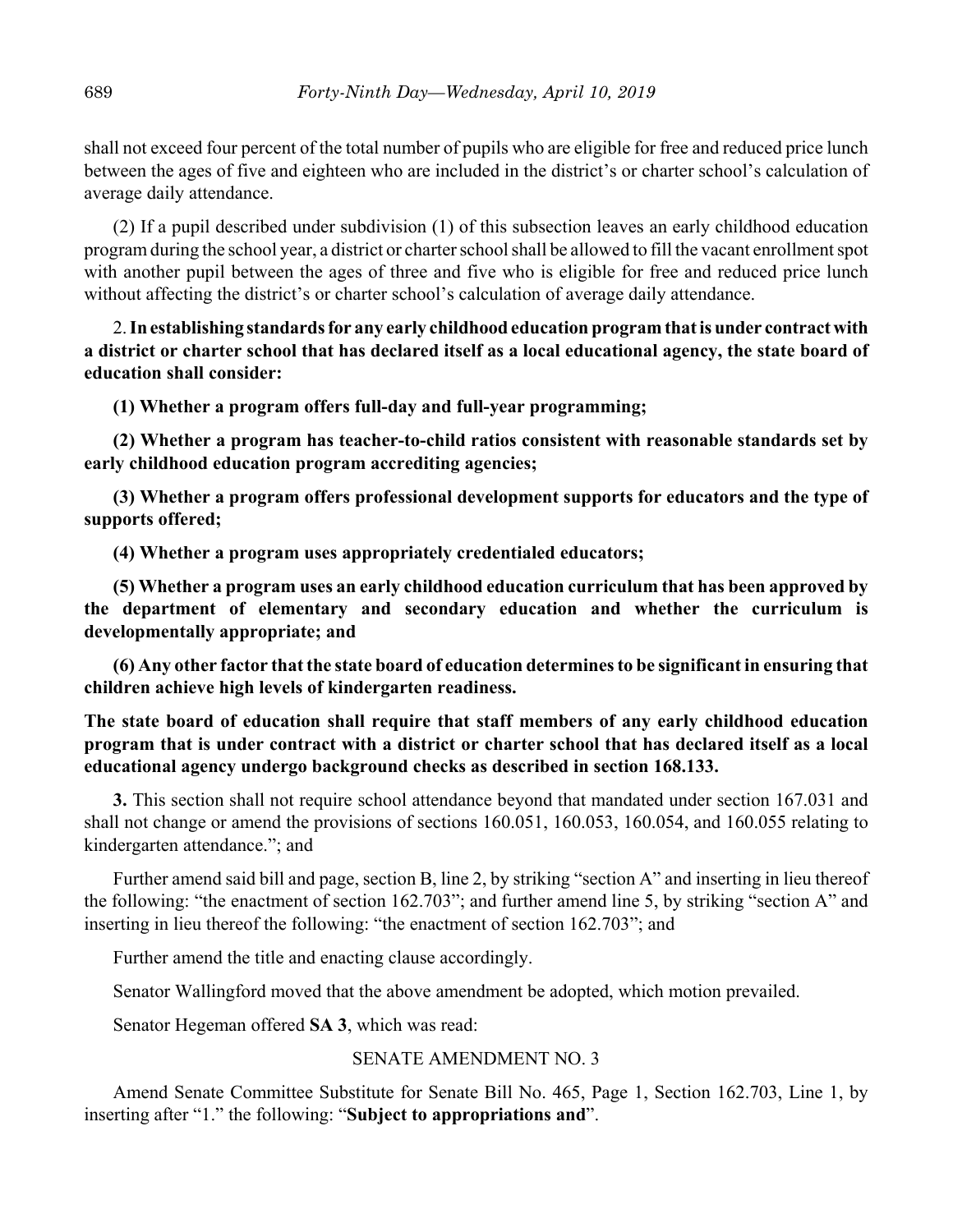Senator Hegeman moved that the above amendment be adopted, which motion prevailed.

Senator Burlison moved that **SCS** for **SB 465**, as amended, be adopted, which motion prevailed.

On motion of Senator Burlison, **SCS** for **SB 465**, as amended, was declared perfected and ordered printed.

Senator Brown moved that **SB 282** be called from the Informal Calendar and taken up for perfection, which motion prevailed.

Senator Holsman offered **SA 1**:

#### SENATE AMENDMENT NO. 1

Amend Senate Bill No. 282, Page 9, Section 194.119, Line 84, by inserting after all of said line the following:

"333.011. 1. As used in this chapter, unless the context requires otherwise, the following terms have the meanings indicated:

(1) "Board", the state board of embalmers and funeral directors created by this chapter;

# (2) **"Crematory", the building or portion of a building which houses the cremation chamber and holding facility or an outdoor human cremation facility;**

**(3)** "Embalmer", any individual licensed to engage in the practice of embalming;

**[**(3)**] (4)** "Funeral director", any individual licensed to engage in the practice of funeral directing;

**[**(4)**] (5)** "Funeral establishment", a building, place, crematory, or premises devoted to or used in the care and preparation for burial or transportation of the human dead and includes every building, place or premises maintained for that purpose or held out to the public by advertising or otherwise to be used for that purpose;

**[**(5)**] (6)** "Funeral merchandise", caskets, grave vaults, receptacles, and other personal property incidental to the final disposition of a dead human body, including grave markers, monuments, tombstones, and urns;

# **[**(6)**] (7) "Outdoor human cremation facility", the facility or part of a facility that is outdoors where the technical heating process which reduces remains to bone fragments through heat and evaporation occurs;**

**(8)** "Person", any individual, partnership, corporation, cooperative, association, or other entity;

**[**(7)**] (9)** "Practice of embalming", the work of preserving, disinfecting and preparing by arterial embalming, including the chemical preparation of a dead human body for disposition. Practice of embalming includes all activities leading up to and including arterial and cavity embalming, including but not limited to raising of vessels and suturing of incisions of dead human bodies for funeral services, transportation, burial or cremation, or the holding of oneself out as being engaged in such work;

**[**(8)**] (10)** "Practice of funeral directing", engaging by an individual in the business of preparing, otherwise than by embalming, for the burial, disposal or transportation out of this state of, and the directing and supervising of the burial or disposal of, dead human bodies or engaging in the general control,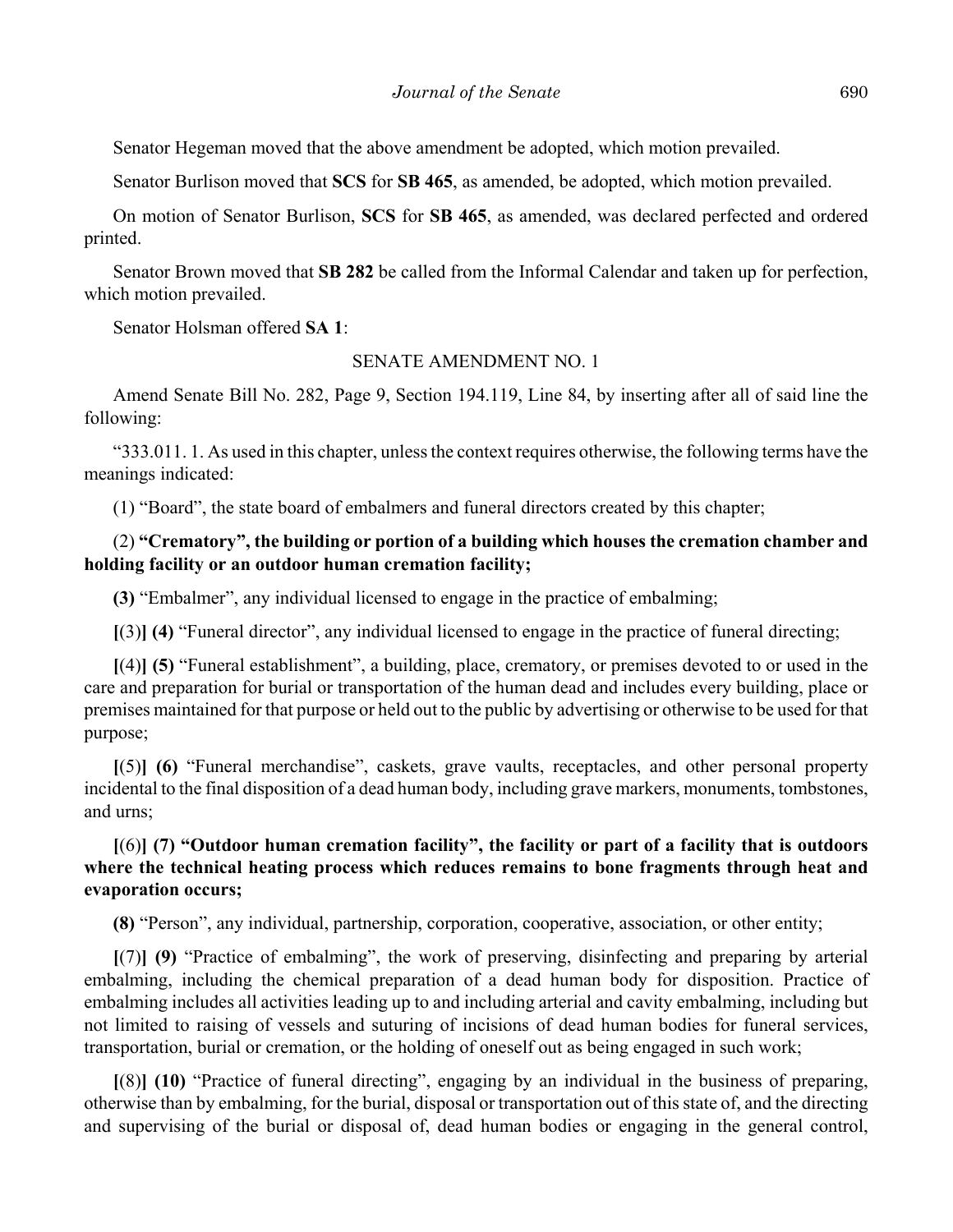supervision or management of the operations of a funeral establishment;

**[**(9)**] (11)** "Preneed agent", any person authorized to sell a preneed contract for or on behalf of a seller;

**[**(10)**] (12)** "Provider", the person designated or obligated to provide the final disposition, funeral, or burial services or facilities, or funeral merchandise described in a preneed contract;

**[**(11)**] (13)** "Seller", the person who executes a preneed contract with a purchaser and who is obligated under such preneed contract to remit payment to the provider.

2. All terms defined in sections 436.400 to 436.520 shall be deemed to have the same meaning when used in this chapter.

**333.072. 1. Only a licensed funeral director, or a person with a limited license for cremation set forth in section 333.042, shall perform a cremation at any funeral establishment, including an outdoor human cremation facility as set forth in rules promulgated by the board under this section.**

**2. The board is hereby authorized to promulgate rules and regulations for establishing and regulating outdoor human cremation facilities. Any rule or portion of a rule, as that term is defined in section 536.010 that is created under the authority delegated in this section shall become effective only if it complies with and is subject to all of the provisions of chapter 536, and, if applicable, section 536.028. This section and chapter 536 are nonseverable and if any of the powers vested with the general assembly pursuant to chapter 536, to review, to delay the effective date, or to disapprove and annul a rule are subsequently held unconstitutional, then the grant of rulemaking authority and any rule proposed or adopted after August 28, 2019, shall be invalid and void.**"; and

Further amend the title and enacting clause accordingly.

Senator Holsman moved that the above amendment be adopted, which motion prevailed.

Senator Cunningham offered **SA 2**:

#### SENATE AMENDMENT NO. 2

Amend Senate Bill No. 282, Page 9, Section 194.119, Line 84, by inserting immediately after said line the following:

"194.265. 1. When a hospital refers an individual at or near death to a procurement organization, the organization shall make a reasonable search of any donor registry and other applicable records that it knows exist for the geographical area in which the individual resides to ascertain whether the individual has made an anatomical gift.

2. A procurement organization must be allowed reasonable access to information in the records of the department of health and senior services and department of revenue to ascertain whether an individual at or near death is a donor.

3. When a hospital refers an individual at or near death to a procurement organization, the organization may conduct any reasonable examination necessary to ensure the medical suitability of a part that is or could be the subject of an anatomical gift for transplantation, therapy, research, or education from a donor or a prospective donor. During the examination period, measures necessary to ensure the medical suitability of the part may not be withdrawn unless the hospital or procurement organization knows a contrary intent had or has been expressed by the individual or an agent of the individual, or if the individual is incapacitated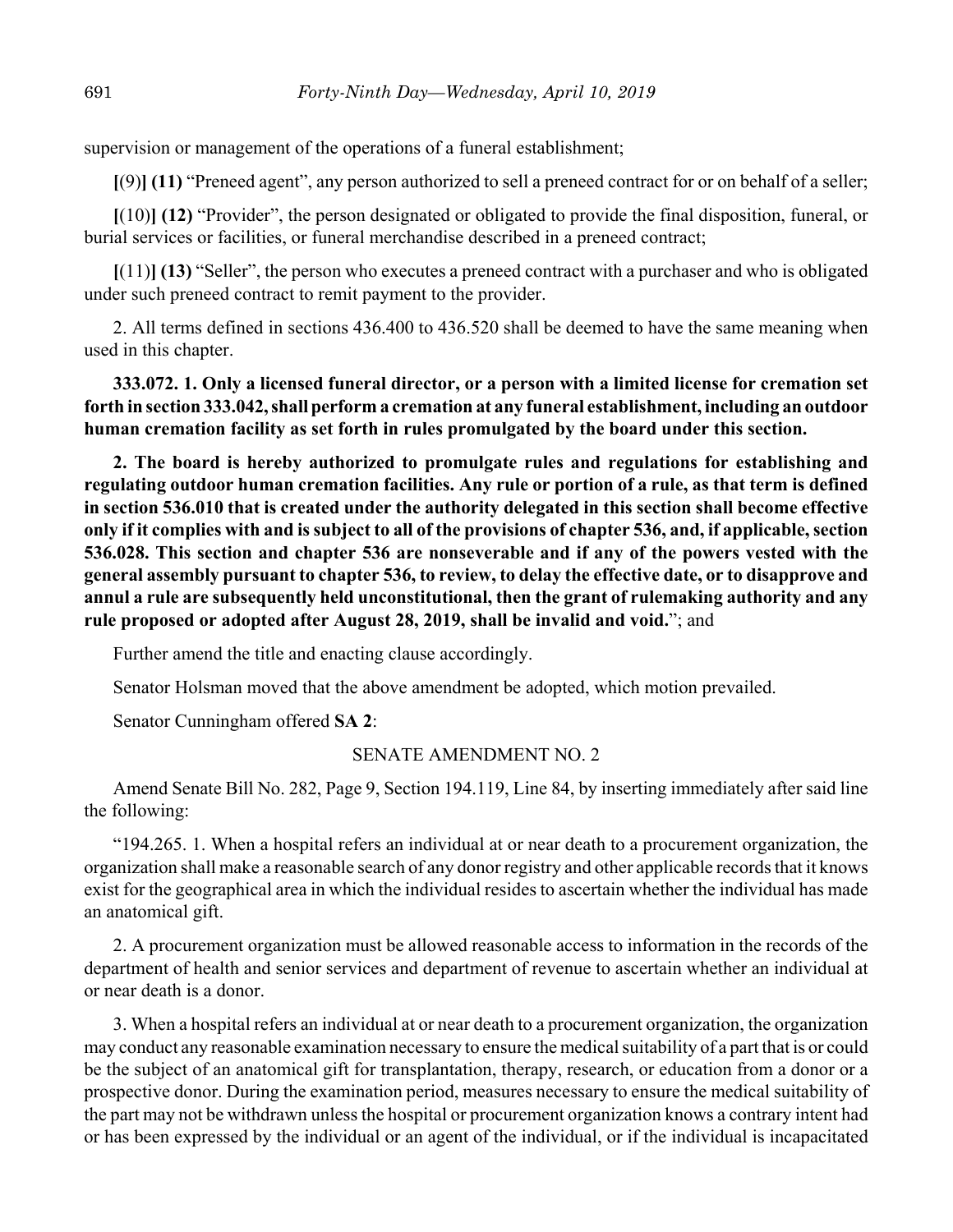and he or she has no agent, knows a contrary intent has been expressed by any person listed in section 194.245 having priority to make an anatomical gift on behalf of the individual.

4. Unless prohibited by law other than sections 194.210 to 194.294, at any time after a donor's death, the person to which a part passes under section 194.255 may conduct any reasonable examination necessary to ensure the medical suitability of the body or part for its intended purpose.

5. Unless prohibited by law other than sections 194.210 to 194.294, an examination under subsection 3 or 4 of this section may include an examination of all medical records of the donor or prospective donor.

6. Upon the death of a minor who was a donor or had signed a refusal, unless a procurement organization knows the minor is emancipated, the procurement organization shall conduct a reasonable search for the parents of the minor and provide the parents with an opportunity to revoke or amend the anatomical gift or revoke a refusal.

7. Upon referral by a hospital under subsection 1 of this section, a procurement organization shall make a reasonable search for any person listed in section 194.245 having priority to make an anatomical gift on behalf of a prospective donor. If a procurement organization receives information that an anatomical gift to any other person was made, amended, or revoked, it shall promptly advise the other person of all relevant information.

8. Subject to subsection 9 of section 194.255 and section 58.785, the rights of the person to which a part passes under section 194.255 are superior to rights of all others with respect to the part. The person may accept or reject an anatomical gift in whole or in part. Subject to the terms of the document of gift and this act, a person that accepts an anatomical gift of an entire body may allow embalming or cremation and use of remains in a funeral service. If the gift is of a part, the person to which the part passes under section 194.255, upon the death of the donor and before embalming, burial, or cremation, shall cause the part to be removed without unnecessary mutilation.

9. Neither the physician who attends the decedent immediately prior to or at death nor the physician who determines the time of the decedent's death may participate in the procedures for removing or transplanting a part from the decedent.

10. No physician who removes or transplants a part from the decedent, or a procurement organization, shall have primary responsibility for the health care treatment, or health care decision-making for such individual's terminal condition during the hospitalization for which the individual becomes a donor.

11. A physician or technician may remove a donated part from the body of a donor that the physician or technician is qualified to remove.

**12. When a hospital refers an individual at or near death to a procurement organization, the hospital shall notify the organization of any refusal to make an anatomical gift that has been expressed by the individual or agent of the individual or, if the individual is incapacitated and he or she has no agent, any refusal expressed by any person listed in section 194.245 having priority to make an anatomical gift on behalf of the individual that is known to the hospital or produced during a reasonable search under section 194.260. A procurement organization that has notice of a refusal to make an anatomical gift shall cease any ongoing examination of the individual for medical suitability and shall not make further contact with the individual, agent, or person having priority under section 194.245 regarding the anatomical gift.**"; and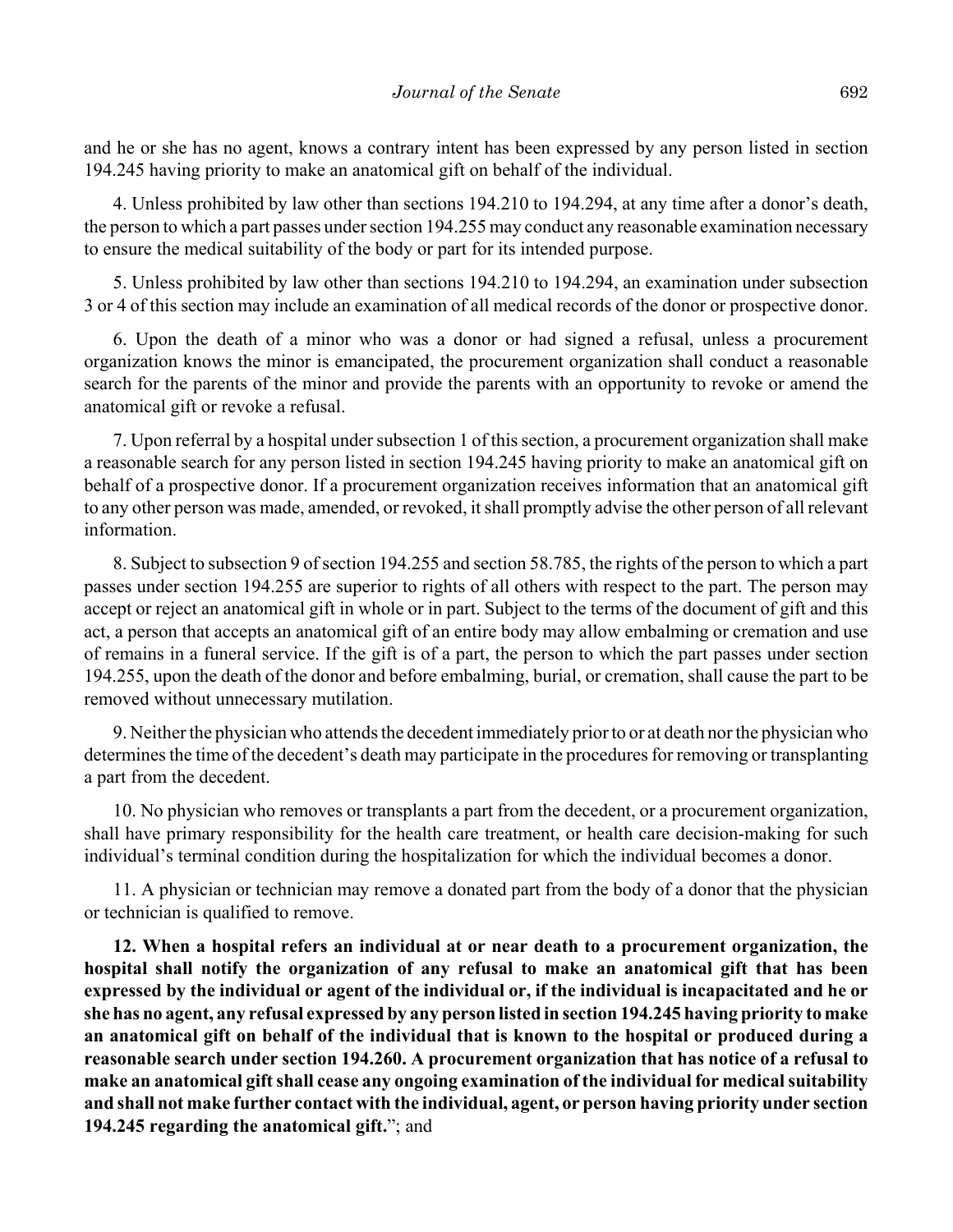Further amend the title and enacting clause accordingly.

Senator Cunningham moved that the above amendment be adopted, which motion prevailed.

On motion of Senator Brown, **SB 282**, as amended, was declared perfected and ordered printed.

Senator Riddle moved that **SB 363**, with **SCS**, be called from the Informal Calendar and taken up for perfection, which motion prevailed.

**SCS** for **SB 363**, entitled:

## SENATE COMMITTEE SUBSTITUTE FOR SENATE BILL NO. 363

An Act to repeal section 43.540, RSMo, and to enact in lieu thereof three new sections relating to background checks, with a penalty provision and an emergency clause.

Was taken up.

Senator Riddle moved that **SCS** for **SB 363** be adopted, which motion prevailed.

On motion of Senator Riddle, **SCS** for **SB 363**, was declared perfected and ordered printed.

Senator Riddle moved that **SB 34**, with **SCS**, be called from the Informal Calendar and taken up for perfection, which motion prevailed.

**SCS** for **SB 34**, entitled:

# SENATE COMMITTEE SUBSTITUTE FOR SENATE BILL NO. 34

An Act to repeal sections 58.095, 58.451, 58.720, and 193.145, RSMo, and to enact in lieu thereof six new sections relating to coroners.

Was taken up.

Senator Riddle moved that **SCS** for **SB 34** be adopted.

Senator Riddle offered **SS** for **SCS** for **SB 34**, entitled:

# SENATE SUBSTITUTE FOR SENATE COMMITTEE SUBSTITUTE FOR SENATE BILL NO. 34

An Act to repeal sections 58.095, 58.451, 58.720, 193.145, and 193.265, RSMo, and to enact in lieu thereof seven new sections relating to coroners.

Senator Riddle moved that **SS** for **SCS** for **SB 34** be adopted, which motion prevailed.

On motion of Senator Riddle, **SS** for **SCS** for **SB 34**, was declared perfected and ordered printed.

Senator Wallingford moved that **SB 184**, with **SCS**, be called from the Informal Calendar and taken up for perfection, which motion prevailed.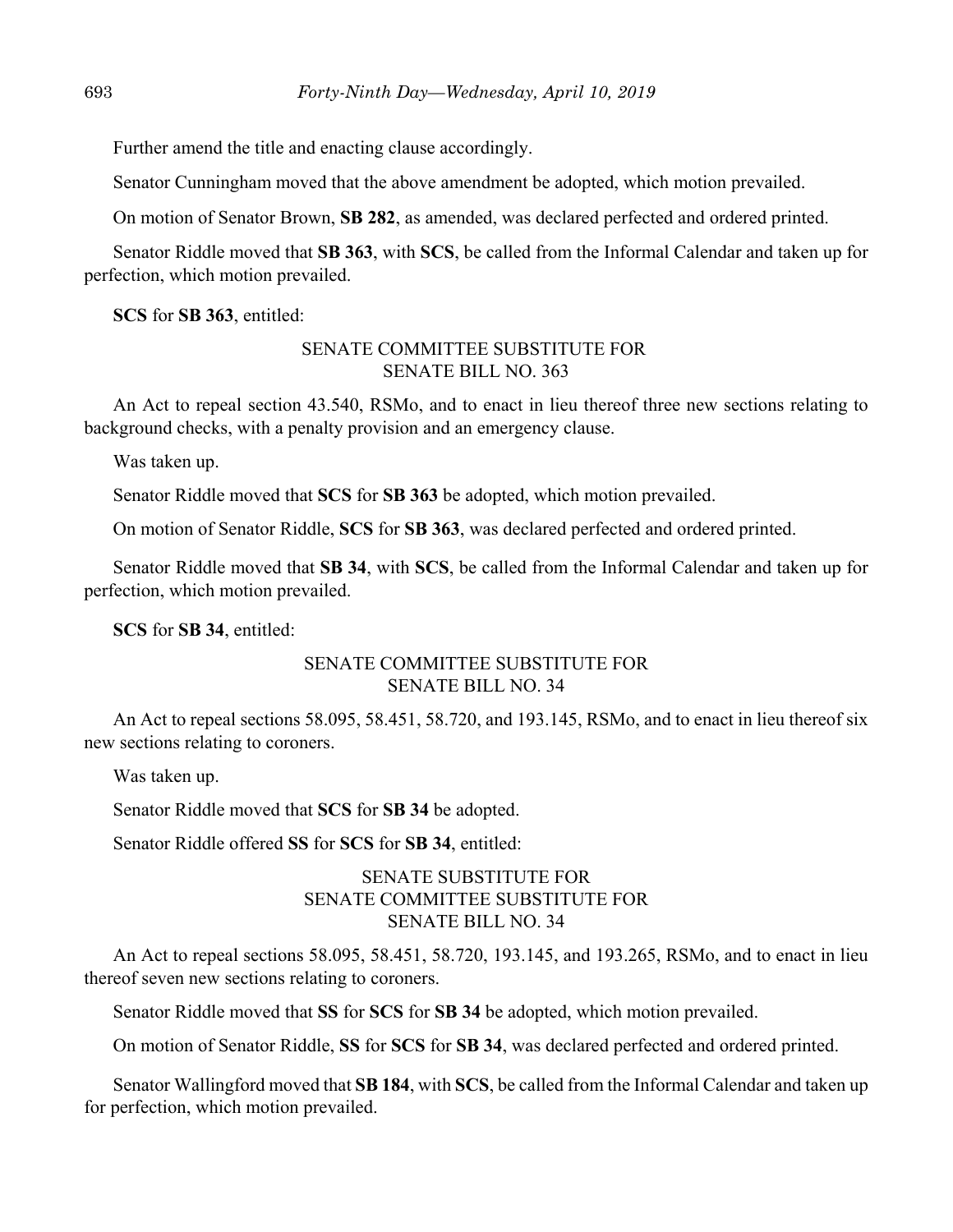**SCS** for **SB 184**, entitled:

# SENATE COMMITTEE SUBSTITUTE FOR SENATE BILL NO. 184

An Act to repeal sections 620.800, 620.803, 620.806, 620.809, and 620.2475, RSMo, and to enact in lieu thereof five new sections relating to job training.

Was taken up.

Senator Wallingford moved that **SCS** for **SB 184** be adopted, which motion prevailed.

On motion of Senator Wallingford, **SCS** for **SB 184**, was declared perfected and ordered printed.

Senator Libla moved that **SB 88** be called from the Informal Calendar and taken up for perfection, which motion prevailed.

Senator Luetkemeyer offered **SA 1**:

## SENATE AMENDMENT NO. 1

Amend Senate Bill No. 88, Page 2, Section 210.160, Line 21, by striking "prior to" and inserting in lieu thereof the following: "**within seven days following**".

Senator Luetkemeyer moved that the above amendment be adopted, which motion prevailed.

At the request of Senator Libla, **SB 88**, as amended, was placed on the Informal Calendar.

# **INTRODUCTIONS OF GUESTS**

Senator Rowden introduced to the Senate, representatives of Leadership Missouri.

Senator Emery introduced to the Senate, Ted Ballenger, his wife, Sandy, and his son, Chris, Jefferson City.

Senator Cierpiot introduced to the Senate, Corrina Suddarth, and her son, Evan, Lee's Summit; and Evan was made an honorary page.

Senator Cunningham introduced to the Senate, Leigh Ann McCann, Kathleen Wolf, Patricia Lamb and Donna Taylor, West Plains; and Samantha Banks, Houston, representatives of CASA.

Senator Brown introduced to the Senate, Taylor Schwartz, representative of CASA, Rolla.

On behalf of the Senator Luetkemeyer, the President introduced to the Senate, Mayor Bill McMurray, Bruce Woody, Brian Carter and Tamara Wagner, St. Joseph.

Senator Schatz introduced to the Senate, Lukas Krosley, Wildwood; and Lukas was made an honorary page.

Senator O'Laughlin introduced to the Senate, Robbi Shedron, Kirksville.

Senator Sifton introduced to the Senate, Leadership St. Louis Class of 2018-2019.

Senator Bernskoetter introduced to the Senate, Glenda Volmert and Stephanie Sachs, representatives of CASA, Union.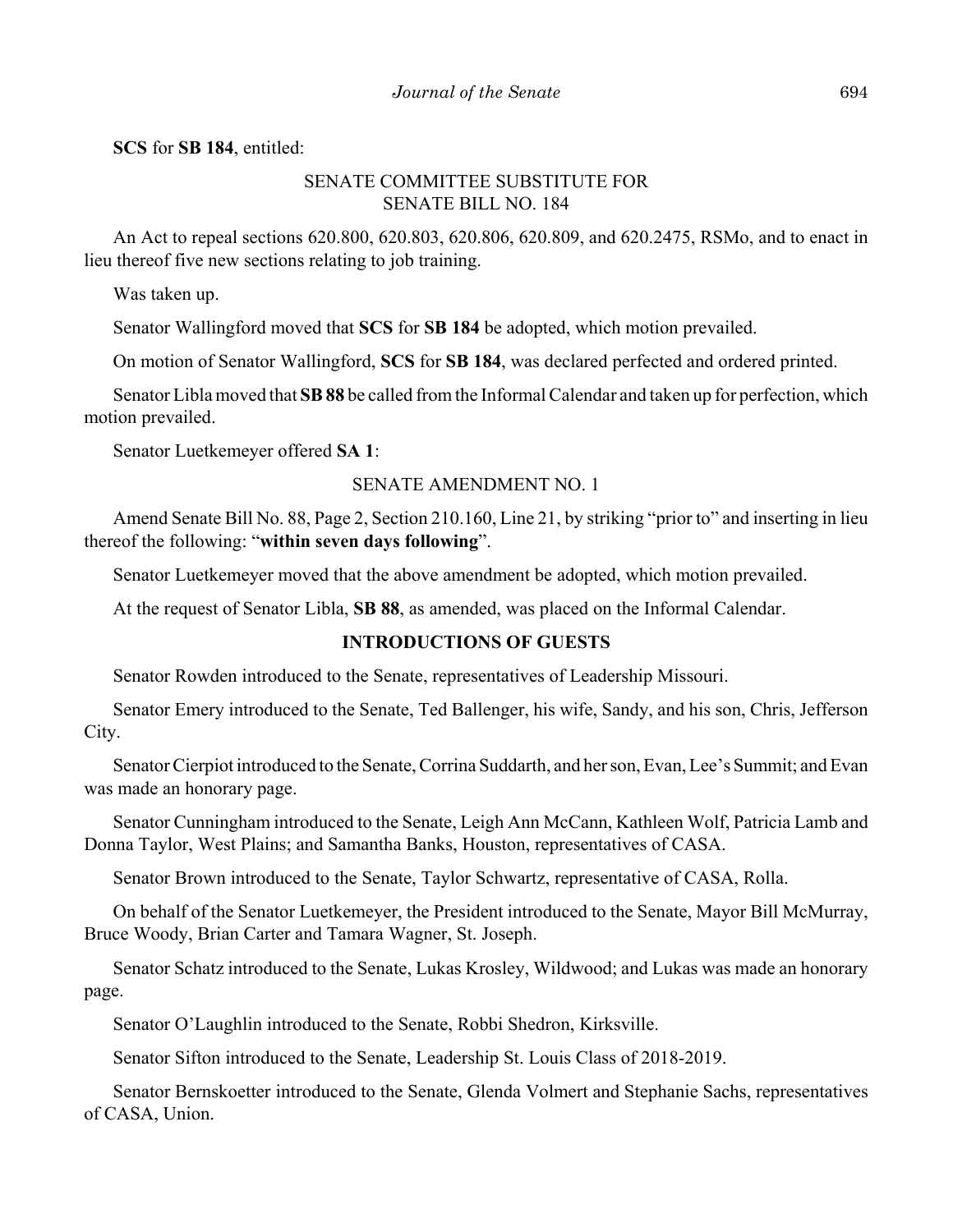Senator Koenig introduced to the Senate, Asher and Katie Wilhelm, Jefferson City.

Senator Hoskins introduced to the Senate, representatives of the University of Central Missouri College Republicans, Warrensburg.

On behalf of Senator White and himself, the President introduced to the Senate, Shannon and Amber Lenker, and their son, River, Webb City.

On motion of Senator Rowden, the Senate adjourned under the rules.

# SENATE CALENDAR

# FIFTIETH DAY–THURSDAY, APRIL 11, 2019

# FORMAL CALENDAR

# THIRD READING OF SENATE BILLS

SS for SB 218-Hoskins (In Fiscal Oversight) SCS for SB 330-Brown

SS for SCS for SJRs 14 & 9-Luetkemeyer (In Fiscal Oversight)

## SENATE BILLS FOR PERFECTION

- 1. SB 514-Sater
- 2. SB 430-Libla
- 3. SB 186-Hegeman
- 4. SB 302-Wallingford
- 5. SB 347-Burlison
- 6. SB 439-Brown
- 7. SB 303-Riddle, with SCS
- 8. SB 376-Riddle
- 9. SB 82-Cunningham, with SCS
- 10. SB 161-Cunningham
- 11. SB 144-Burlison, with SCS
- 12. SJR 20-Koenig, with SCS

13. SB 208-Wallingford 14. SB 189-Crawford, with SCS 15. SB 385-Bernskoetter 16. SB 409-Wieland, et al 17. SB 437-Hoskins 18. SB 286-Hough 19. SB 325-Crawford, with SCS 20. SBs 8 & 74-Emery, with SCS 21. SB 386-O'Laughlin, with SCS 22. SB 272-Emery, with SCS 23. SB 265-Luetkemeyer, with SCS

## HOUSE BILLS ON THIRD READING

HB 188-Rehder (Luetkemeyer) (In Fiscal Oversight)

HB 612-Coleman (97) (Crawford)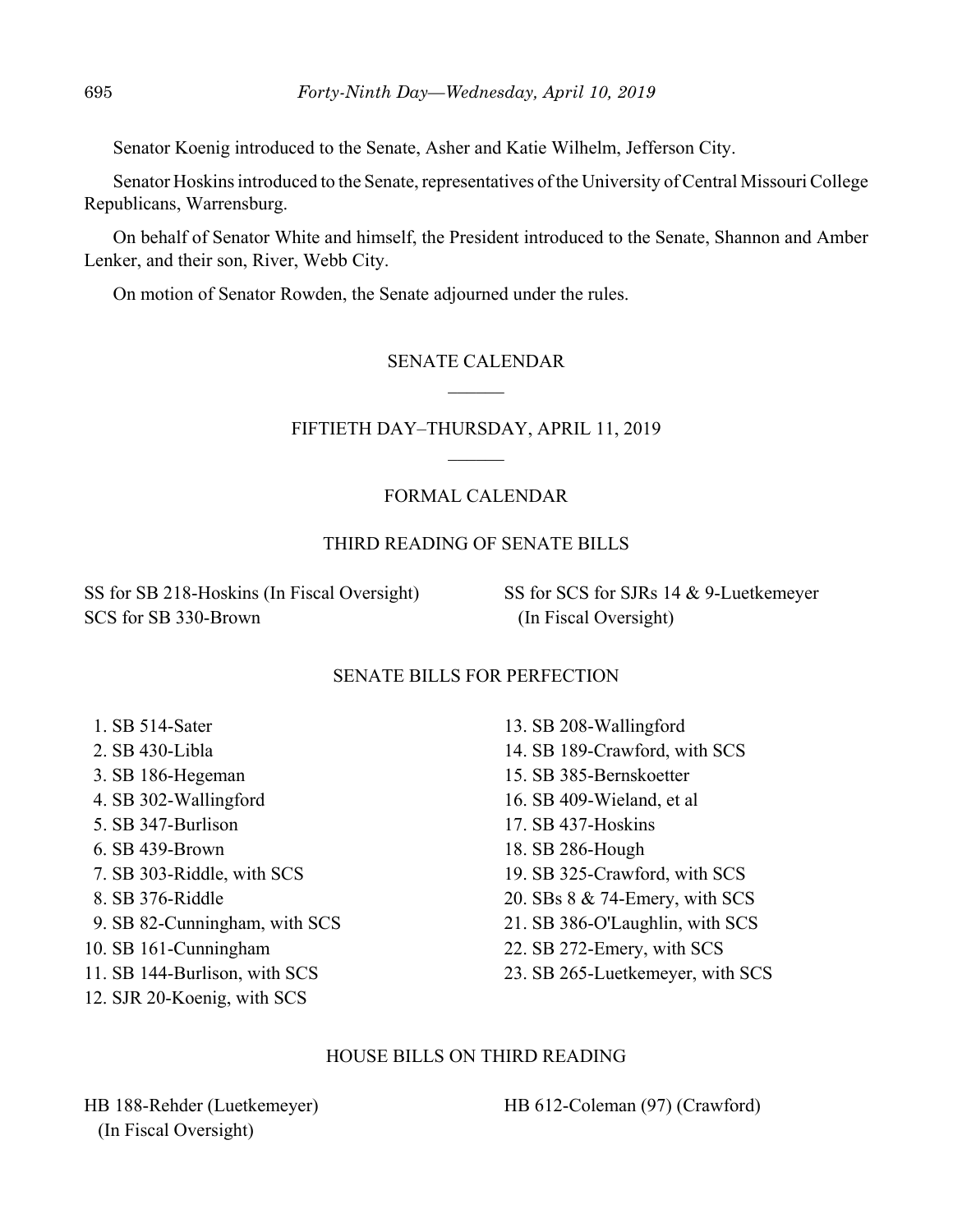## INFORMAL CALENDAR

#### SENATE BILLS FOR PERFECTION

SB 1-Curls and Nasheed, with SCS SB 3-Curls SB 4-Sater SB 5-Sater, et al, with SCS SB 10-Cunningham, with SCS & SA 1 (pending) SB 11-Cunningham SB 14-Wallingford SB 16-Romine, with SCS, SS for SCS, SA 3 & point of order (pending) SB 19-Libla, with SA 1 (pending) SB 29-Hegeman, with SCS SB 31-Wieland SB 37-Onder and Nasheed, with SCS SB 39-Onder SB 44-Hoskins, with SCS & SS#3 for SCS (pending) SBs 46 & 50-Koenig, with SCS, SS for SCS & SA 6 (pending) SB 49-Rowden, with SCS SB 52-Eigel, with SCS SB 56-Cierpiot, with SCS, SS for SCS & SA 1 (pending) SB 57-Cierpiot SB 60-Arthur, with SCS SB 62-Burlison, with SCS SB 65-White, with SS (pending) SB 69-Hough SBs 70 & 128-Hough, with SCS SB 76-Sater, with SCS (pending) SB 78-Sater SB 88-Libla SB 97-Hegeman, with SCS SB 100-Riddle SB 118-Cierpiot, with SCS SB 132-Emery, with SCS SB 141-Koenig

SB 150-Koenig, with SCS SBs 153 & 117-Sifton, with SCS SB 154-Luetkemeyer, with SS & SA 2 (pending) SB 155-Luetkemeyer SB 160-Koenig, with SCS, SS for SCS & SA 2 (pending) SB 168-Wallingford, with SCS SB 201-Romine SB 203-Nasheed, with SCS SB 205-Arthur, with SCS SB 210-May SB 211-Wallingford SB 222-Hough SB 224-Luetkemeyer, with SS#2 (pending) SB 225-Curls SB 234-White SB 252-Wieland, with SCS SB 255-Bernskoetter SB 259-Romine SB 276-Rowden, with SCS SB 278-Wallingford, with SCS SBs 279, 139 & 345-Onder and Emery, with **SCS** SB 292-Eigel, with SCS & SS#2 for SCS (pending) SB 293-Hough, with SCS SB 296-Cierpiot, with SCS SB 298-White, with SCS SB 300-Eigel SB 312-Eigel SB 316-Burlison SB 318-Burlison SB 328-Burlison, with SCS SB 332-Brown SB 333-Rizzo SB 336-Schupp